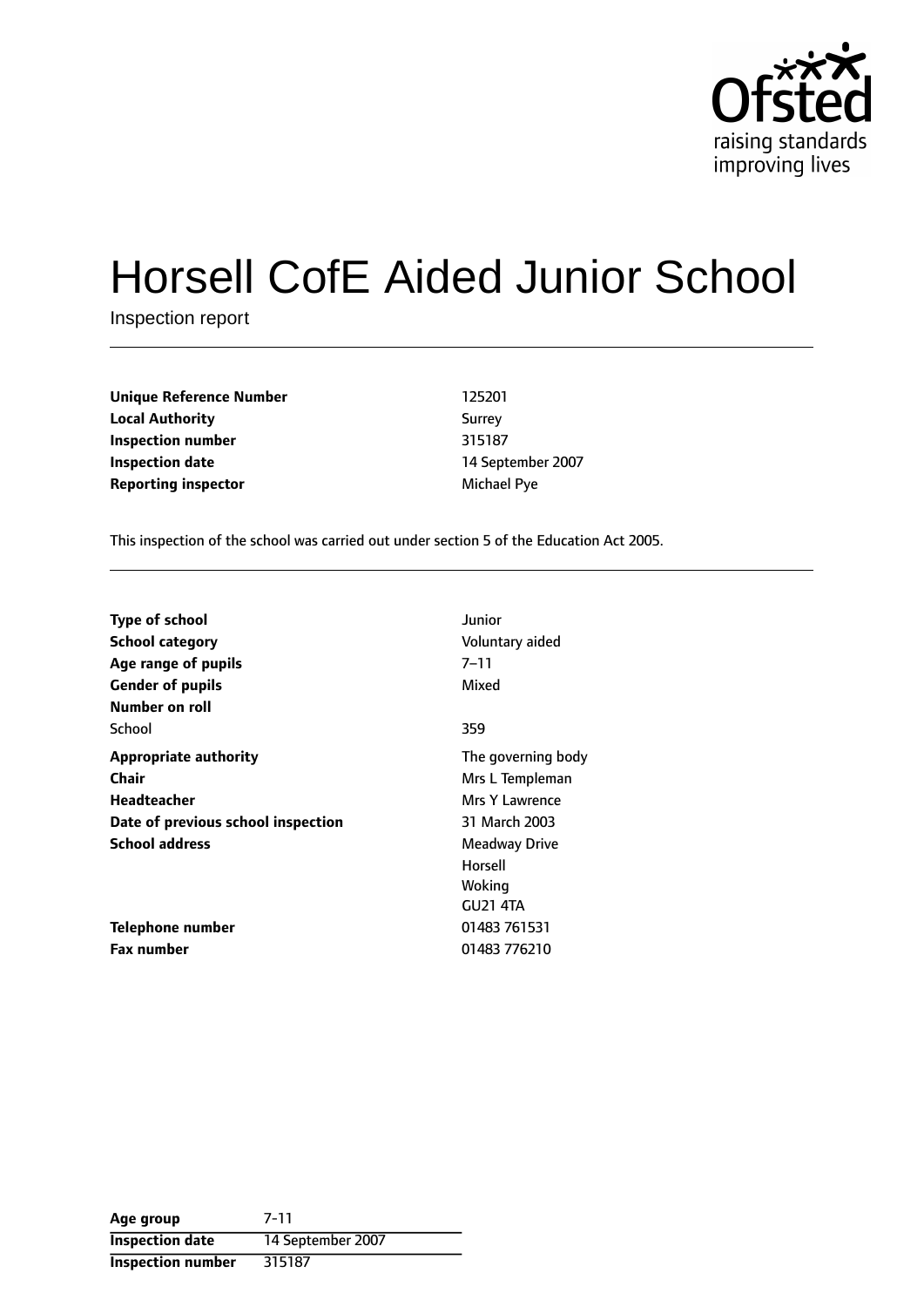.

© Crown copyright 2007

#### Website: www.ofsted.gov.uk

This document may be reproduced in whole or in part for non-commercial educational purposes, provided that the information quoted is reproduced without adaptation and the source and date of publication are stated.

Further copies of this report are obtainable from the school. Under the Education Act 2005, the school must provide a copy of this report free of charge to certain categories of people. A charge not exceeding the full cost of reproduction may be made for any other copies supplied.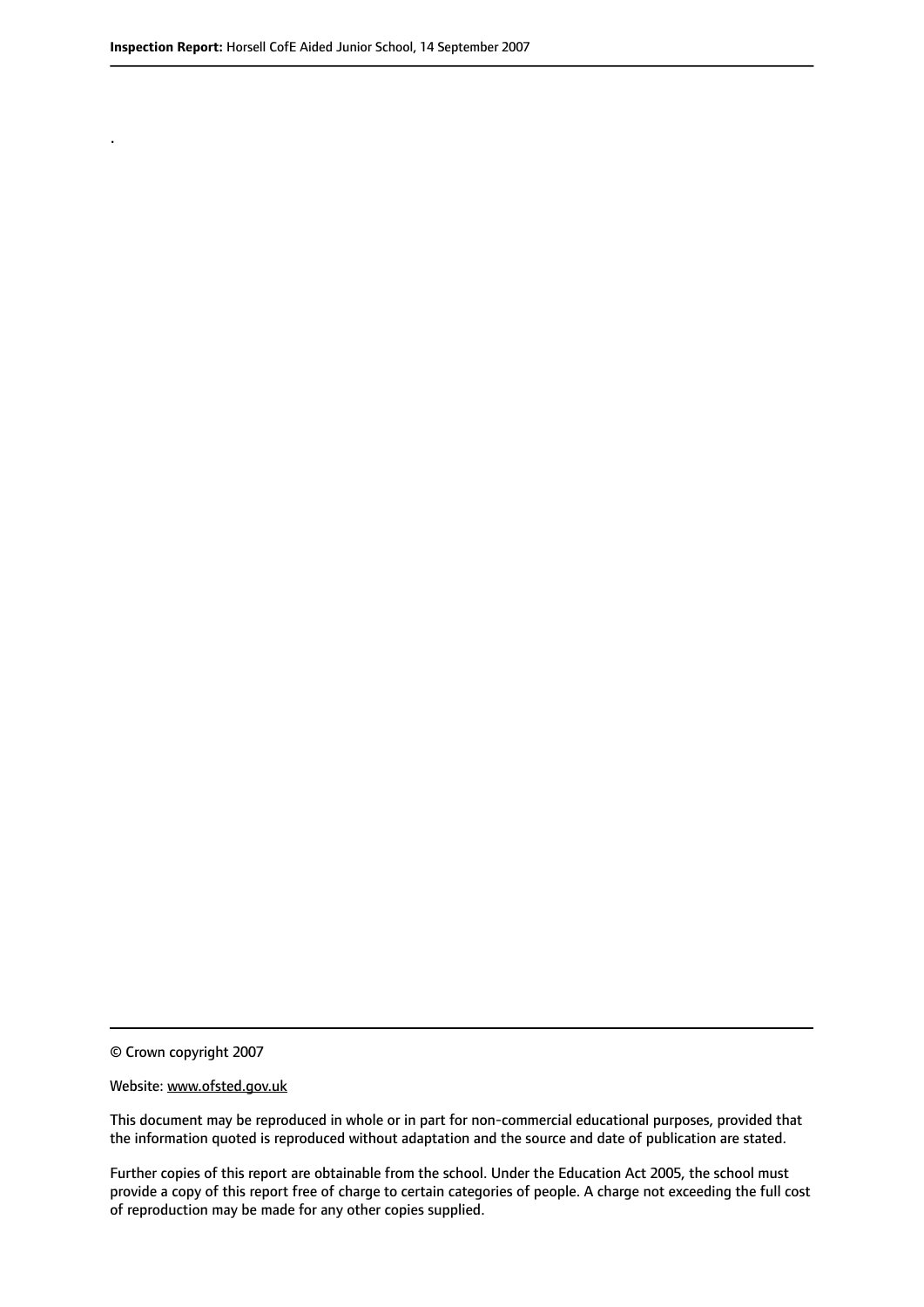# **Introduction**

The inspection was carried out by one Additional Inspector.

The inspector evaluated the overall effectiveness of the school and investigated the following issues, achievement and standards, teaching and learning, leadership and management, personal development and well-being, and care, guidance and support, gathering evidence from lesson observations, scrutiny of pupils' work and documents. Parents' questionnaires and discussions with parents, children, governors and staff also contributed to the judgements. Other aspects of the school's work were not investigated in detail, but the inspector found no evidence to suggest that the school's own assessments, as given in its self-evaluation, were not justified, and these have been included where appropriate in this report.

# **Description of the school**

This larger-than-average junior school is situated on the northern outskirts of Woking in an area of predominantly private housing. For a school of this size, there are well-below average numbers of pupils entitled to free school meals. There are also average numbers of pupils with English is an additional language and of pupils with learning difficulties and disabilities. There are increasing numbers of pupils who are entering the school other than in Year 3. The school has a number of national awards, including Healthy Schools, the Active Mark Gold and the Working in Partnership with Parents Award.

## **Key for inspection grades**

| Grade 1 | Outstanding  |
|---------|--------------|
| Grade 2 | Good         |
| Grade 3 | Satisfactory |
| Grade 4 | Inadequate   |
|         |              |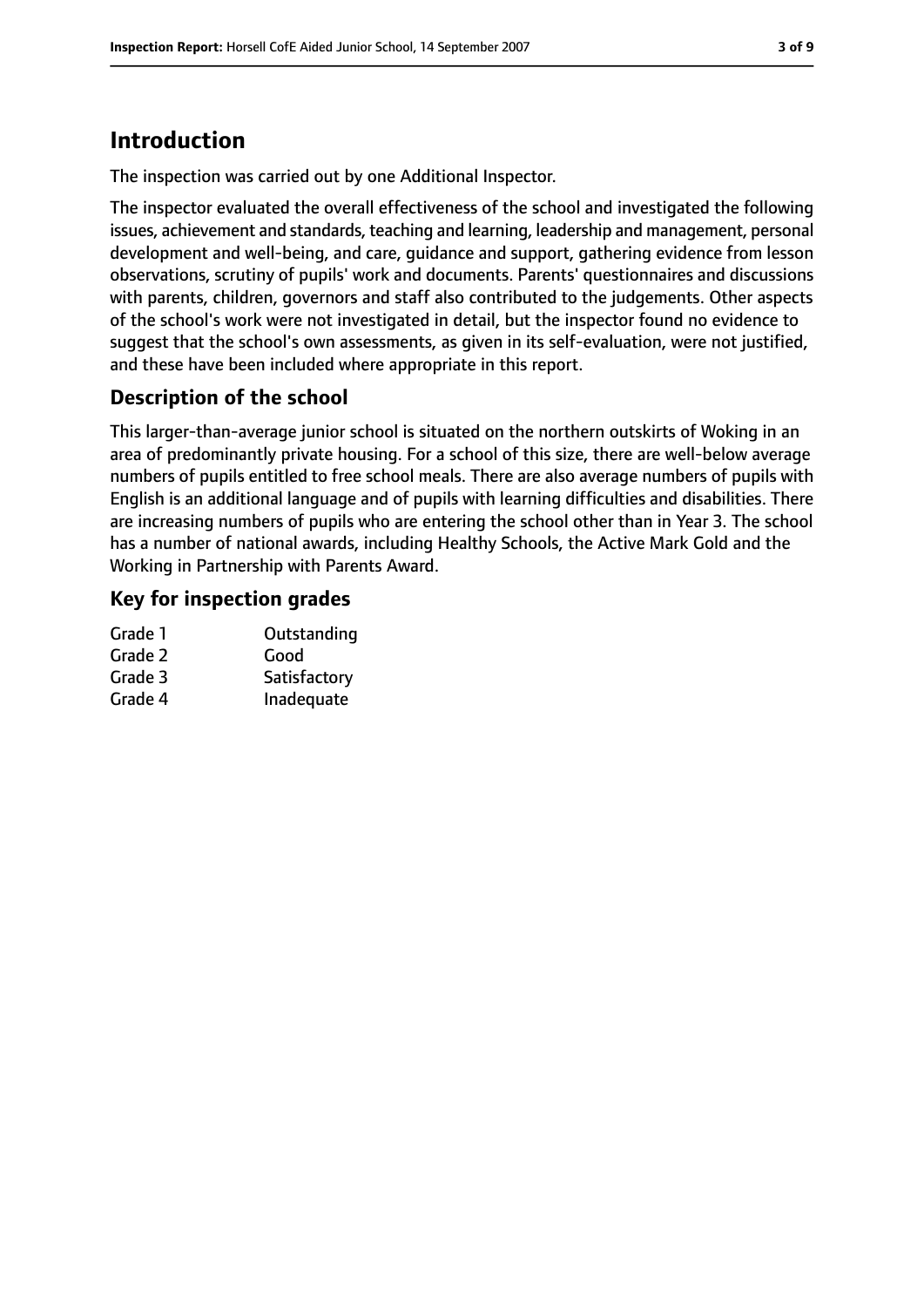# **Overall effectiveness of the school**

#### **Grade: 2**

For many years the pupils at Horsell Junior School have attained well above average standards by the end of Year 6. The inspector wanted to find out why the school was successful and whether the pupils' good progress had been maintained. The inspector found that this is a good school with some outstanding features.

What lies behind its success are the inspired leadership of the headteacher and the excellent levels of management within the school. This results in careful monitoring, highly effective self-evaluation and actions being taken to ensure that pupils' good performance is sustained. For example, the monitoring of teaching and the sharing of good practice helps to ensure consistently good, and sometimes outstanding teaching. This results in pupils making good progress, which is particularly accelerated in the older classes. The school is benefiting from its teacher-training role. Newly qualified teachers are employed and their skills are carefully developed through close monitoring and support. Through such monitoring the school has recognised the need to further develop the higher-level questioning skills of some teachers. This initiative is designed to enable teachers to consistently challenge pupils, and to develop pupils' own critical skills. The highly effective tracking of all pupils' progress results in effective support being provided. This clearly contributes to the good achievement levels.

There is no complacency, and the school is continually striving to improve and sets itself challenging targets. Typically, the staff's commitment to self-improvement led to a recognition that a more structured approach to developing pupils' independence was required. Trials were conducted prior to the whole-school introduction of an approach which encourages pupils to identify the strengths and areas for development in their work.

Another reason behind the school's success is the outstanding level of pupils' personal development. Pupils behave extremely well, responding positively to the high quality of relationships within the school. They increasingly become independent learners, well able to discuss their learning and use their targets to improve their work. Three girls in Year 3 jumped excitedly when describing how they 'loved homework'. Other, older pupils, told of enjoying their lessons because they are challenging and fun. These extremely positive attitudes to school are a reflection of how successfully the school boosts pupils' self-esteem; listening to, and ensuring that pupils feel respected. The pupils make an excellent contribution to their community, participating in local events, involving themselves in charity fund-raising, and decision-making through the School Council. Pupils' spiritual, moral, social and cultural development is excellent. The pupils benefit from close links to the local church and respond very well to the opportunities provided for reflection, particularly in the stimulating assemblies.

The curriculum is good and is constantly evolving. Since the last inspection improvements to resourcesin information and communication technology (ICT) have reflected curriculum changes. Standards in ICT have improved as a result of its regular use in other subjects, for example, in word processing, graphics and data handling. The curriculum manifestly meets the literacy and numeracy needs of pupils very well, but it also supports the messages about healthy living and keeping safe which the school emphasise. In some curriculum planning, in foundation subjects such as history, the school has identified the need for more emphasis to be placed on the development of skills in order to further improve standards. Pupils are motivated by some outstanding enhancements to the curriculum, such as the Tudor theme day, residential trips in all years and various other activities that promote teamwork. Pupils' emotional needs are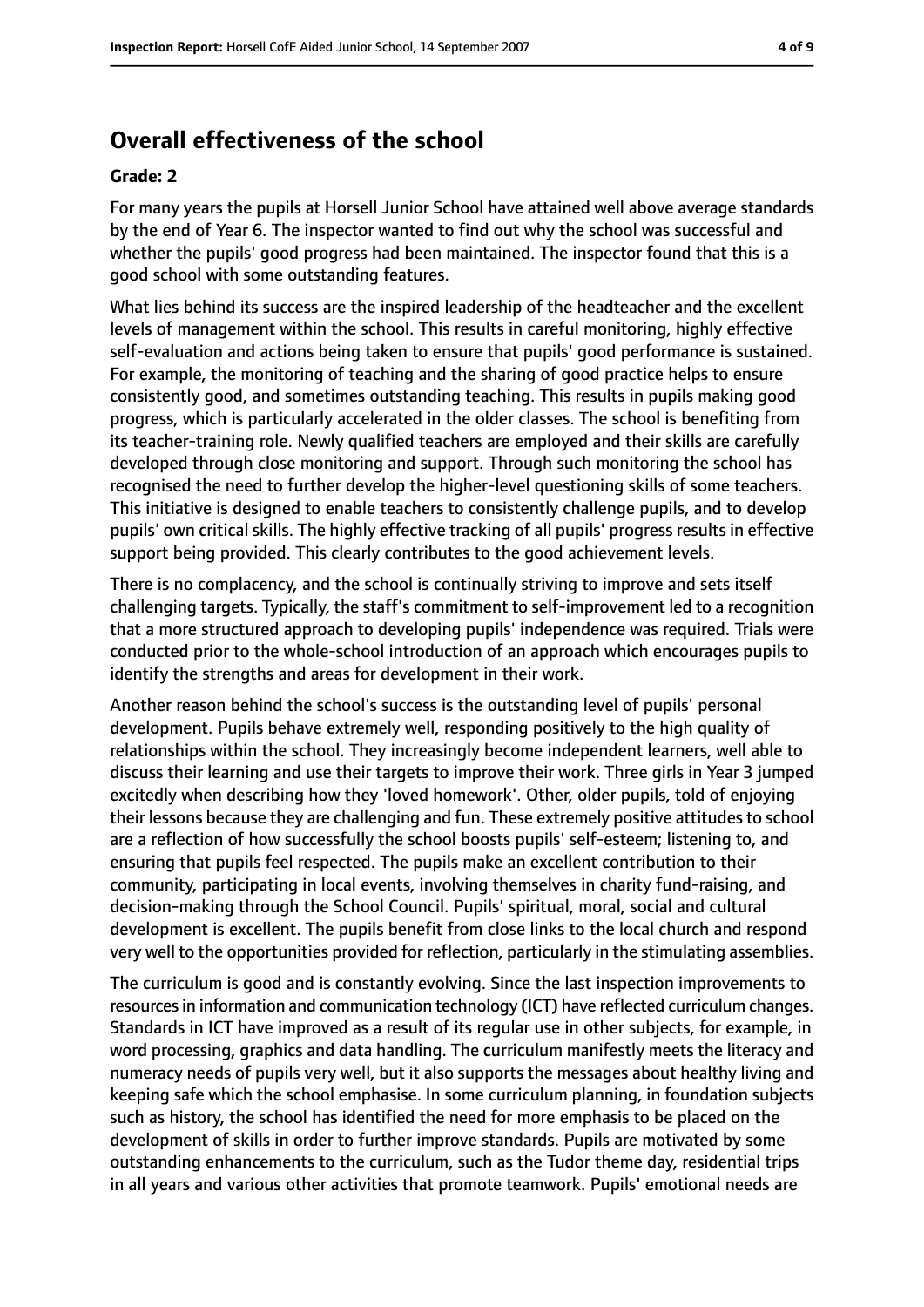also very well addressed. Pupils talk about enjoying circle time where they discuss matters important to them, and are motivated by the varied activities associated with the good personal, social, health and citizenship programme.

Exemplary leadership and management have also established a caring environment where pupils thrive and academic standards are high. Parents speak highly of the support they receive and praise the openness and high levels of communication established by the school. Within the school, effective management has delivered continuity of high academic standards and achievement, together with outstanding elements of pupils' personal development. Staff are highly motivated, and work effectively as a team to keep aspects of school life under close review. This goes beyond data analysis, lesson observations and work reviews. In particular, the pupils' views are sought and carefully listened to. The exemplary governing body is able to participate in strategic planning and give effective support because governors know the school well. There is an excellent capacity to further improve the school.

#### **What the school should do to improve further**

- Develop the higher-order questioning skills of teachers.
- Ensure that the skills to be taught in foundation subjects are made sufficiently clear in curriculum and lesson plans.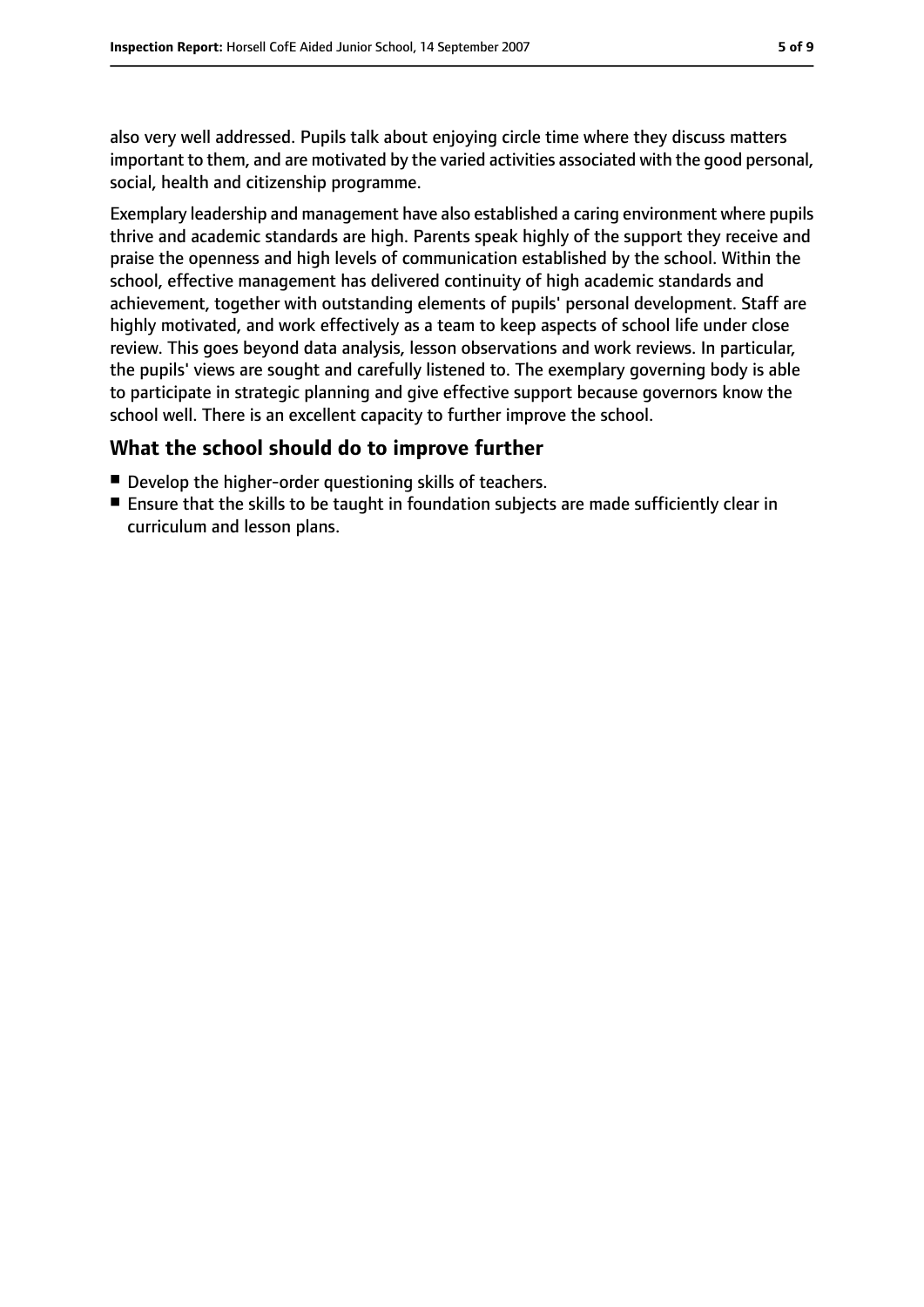**Any complaints about the inspection or the report should be made following the procedures set out in the guidance 'Complaints about school inspection', which is available from Ofsted's website: www.ofsted.gov.uk.**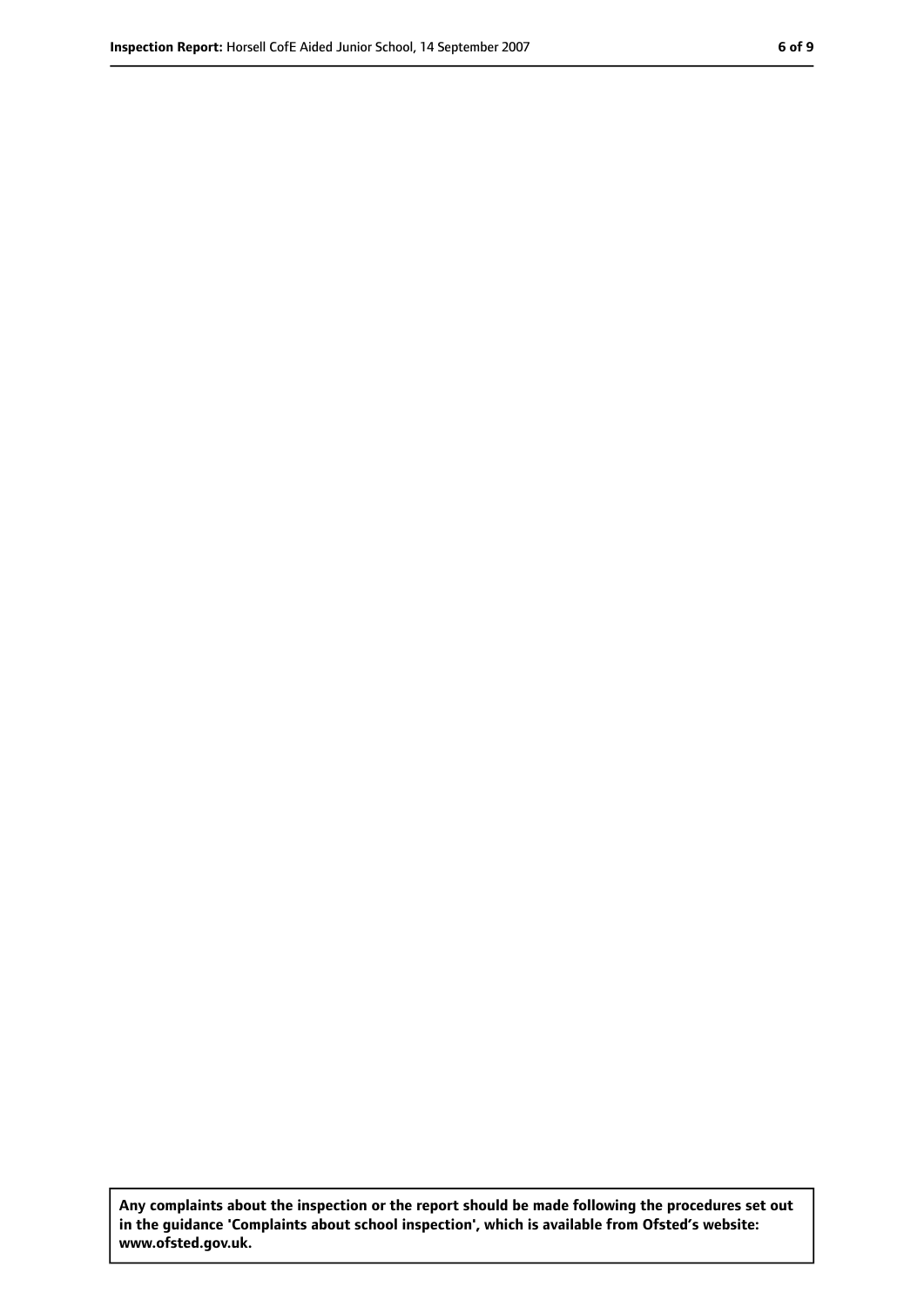# **Inspection judgements**

| $^{\backprime}$ Key to judgements: grade 1 is outstanding, grade 2 good, grade 3 satisfactory, and | School         |
|----------------------------------------------------------------------------------------------------|----------------|
| arade 4 inadeguate                                                                                 | <b>Overall</b> |

# **Overall effectiveness**

| How effective, efficient and inclusive is the provision of education, integrated<br>care and any extended services in meeting the needs of learners? |     |
|------------------------------------------------------------------------------------------------------------------------------------------------------|-----|
| Effective steps have been taken to promote improvement since the last<br>inspection                                                                  | Yes |
| How well does the school work in partnership with others to promote learners'<br>well-being?                                                         |     |
| The capacity to make any necessary improvements                                                                                                      |     |

# **Achievement and standards**

| How well do learners achieve?                                                                               |  |
|-------------------------------------------------------------------------------------------------------------|--|
| The standards <sup>1</sup> reached by learners                                                              |  |
| How well learners make progress, taking account of any significant variations between<br>groups of learners |  |
| How well learners with learning difficulties and disabilities make progress                                 |  |

# **Personal development and well-being**

| How good is the overall personal development and well-being of the<br>learners? |  |
|---------------------------------------------------------------------------------|--|
|                                                                                 |  |
| The extent of learners' spiritual, moral, social and cultural development       |  |
| The extent to which learners adopt healthy lifestyles                           |  |
| The extent to which learners adopt safe practices                               |  |
| How well learners enjoy their education                                         |  |
| The attendance of learners                                                      |  |
| The behaviour of learners                                                       |  |
| The extent to which learners make a positive contribution to the community      |  |
| How well learners develop workplace and other skills that will contribute to    |  |
| their future economic well-being                                                |  |

### **The quality of provision**

| How effective are teaching and learning in meeting the full range of the<br>learners' needs?            |  |
|---------------------------------------------------------------------------------------------------------|--|
| How well do the curriculum and other activities meet the range of needs  <br>and interests of learners? |  |
| How well are learners cared for, guided and supported?                                                  |  |

 $^1$  Grade 1 - Exceptionally and consistently high; Grade 2 - Generally above average with none significantly below average; Grade 3 - Broadly average to below average; Grade 4 - Exceptionally low.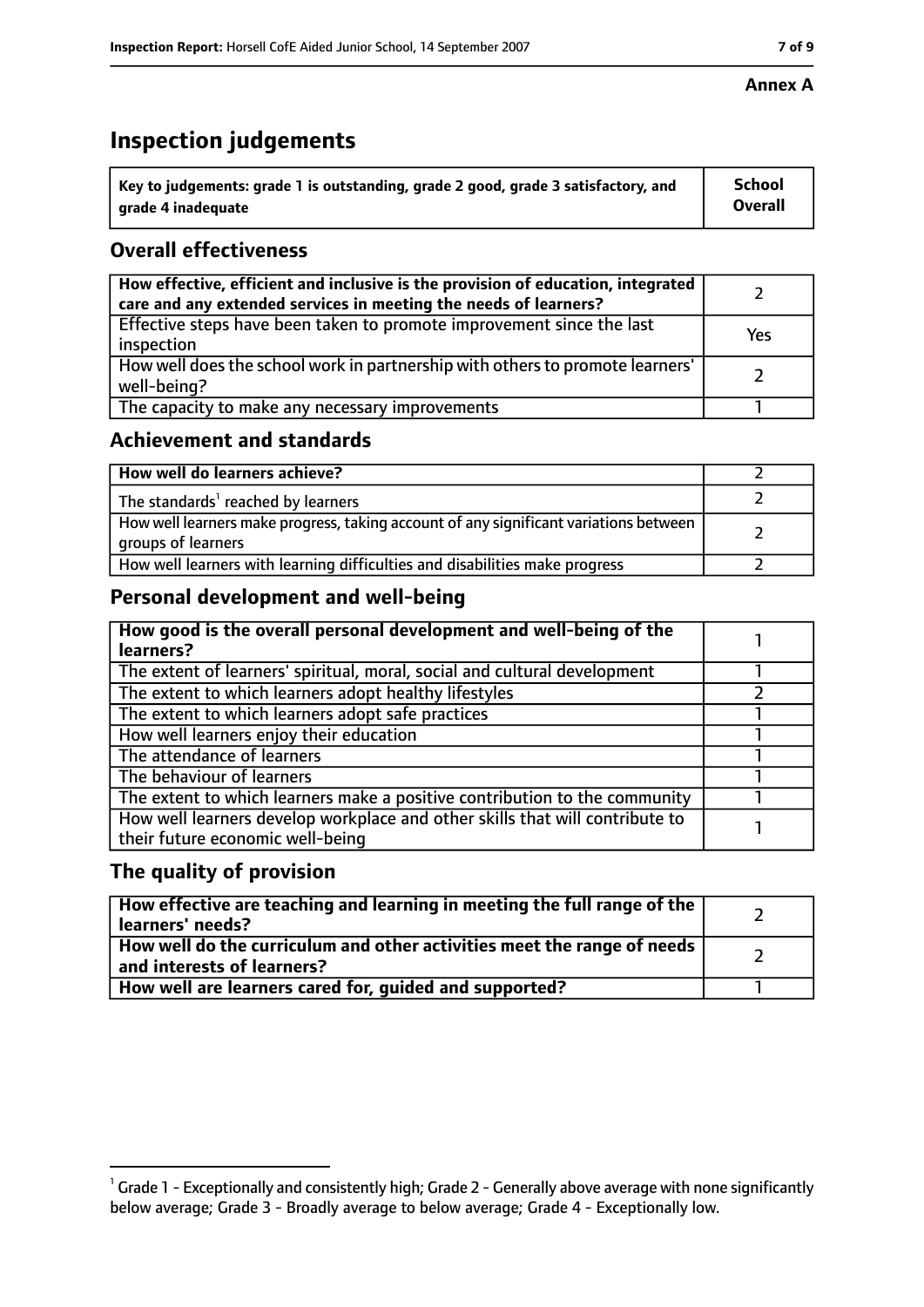# **Leadership and management**

| How effective are leadership and management in raising achievement<br>and supporting all learners?                                              |           |
|-------------------------------------------------------------------------------------------------------------------------------------------------|-----------|
| How effectively leaders and managers at all levels set clear direction leading<br>to improvement and promote high quality of care and education |           |
| How effectively leaders and managers use challenging targets to raise standards                                                                 |           |
| The effectiveness of the school's self-evaluation                                                                                               |           |
| How well equality of opportunity is promoted and discrimination tackled so<br>that all learners achieve as well as they can                     |           |
| How effectively and efficiently resources, including staff, are deployed to<br>achieve value for money                                          |           |
| The extent to which governors and other supervisory boards discharge their<br>responsibilities                                                  |           |
| Do procedures for safequarding learners meet current government<br>requirements?                                                                | Yes       |
| Does this school require special measures?                                                                                                      | <b>No</b> |
| Does this school require a notice to improve?                                                                                                   | No        |